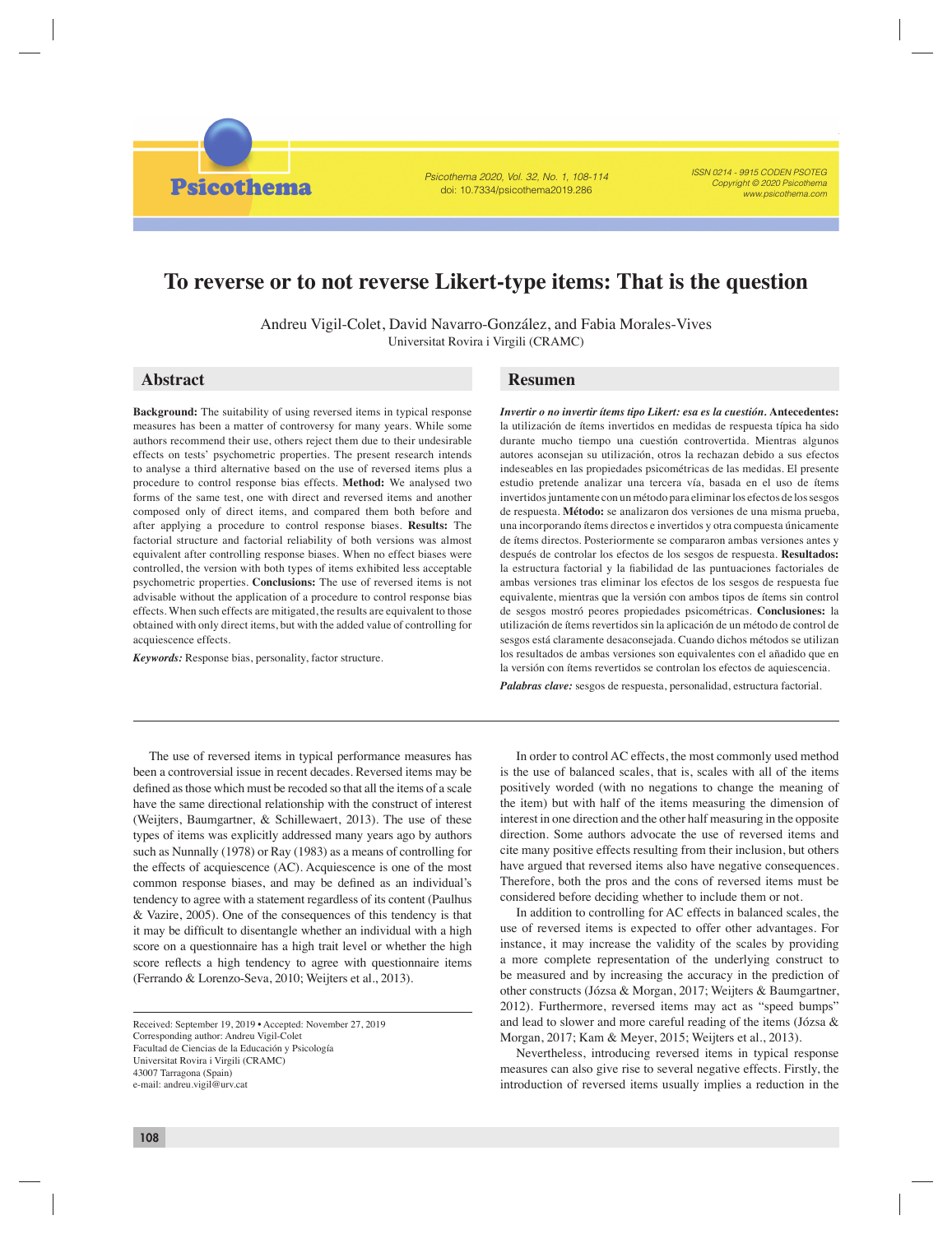scales' internal consistency due to a lower item-total correlation (Ebesutani et al., 2012; Paulhus & Vazire, 2005; Salazar, 2015; Suárez-Alvarez et al., 2018). Secondly, the use of reversed items may affect the factorial structure of measures and usually leads to a poor fit to the expected model (Danner, Aichholzer, & Rammstedt, 2015; Navarro-González, Lorenzo-Seva, & Vigil-Colet, 2016; Soto, John, Gosling, & Potter, 2008), and in many cases their inclusion may result in a two-dimensional structure containing positive and negative items in different factors when measuring unidimensional constructs (Brown, 2003; Dunbar, Ford, Hunt, & Der, 2000; Kam & Meyer, 2015; Paulhus & Vazire, 2005; Weijters & Baumgartner, 2012; Woods, 2006). Lastly, reversed items usually yield lower mean item responses than direct items (Salazar, 2015; Suárez-Alvarez et al., 2018; Weems, Onwuegbuzie, & Colins, 2006).

Most of the above negative effects might be considered to be due to the impact of AC in the inter-item correlation matrix. On an scale comprising direct and reversed items, AC distorts the correlation between items, overestimating the correlations when items are polarised in the same direction and underestimating them when they are polarised in opposite directions, resulting in a worse model fit and a decrease in scale reliability (Rammstedt  $&$  Kemper, 2011; Rammstedt & Farmer, 2013; Ray, 1983). On the other hand, in a scale consisting only of direct polarised items, AC tends to overestimate the correlation between items, artificially improving model fit and reliability (Danner et al., 2015; Salazar, 2015).

Considering the discussion above, there are two main positions regarding the use of reversed items. Taking into account the positive and negative consequences of their use, some authors continue to defend balanced scales in the belief that the benefit is worth the cost (Ferrando & Lorenzo-Seva, 2010; Podsakoff, MacKenzie, Lee, & Podsakoff, 2003; Weijters et al., 2013). Other authors argue for avoiding the use of reversed items and using scales consisting only of direct items (DeVellis, 2003; Suárez-Alvarez et al., 2018). Nevertheless, there is also a third way to approach this problem: to use reversed items and apply a procedure that controls their undesirable effects while retaining their positive effects, such as controlling for AC (Dunbar et al., 2000; Kam & Meyer, 2015; Woods, 2006). Several studies have shown that modelling AC as a method factor and removing its effects seem to mitigate at least the poor fit to the expected model in personality measures which combine direct and reversed items (Morales-Vives, Lorenzo-Seva, & Vigil-Colet, 2017; Navarro-González et al., 2016; Rammstedt & Farmer, 2013; Soto et al., 2008). Nevertheless, these studies have not analysed whether the obtained fit would be equivalent to that obtained from a test using only direct items or whether these methods can prevent the decrease in reliability due to the use of reversed items.

Following upon the discussion above, the main objective of this paper is to compare two versions of a typical response measure: one consisting of a mixture of direct and reversed items, and another version of the same measure consisting only of direct items. This comparison allows us to study how the use of reversed items affects different properties of the measure, such as factorial structure, reliability, and the mean and variability of the scores. It also enables us to assess how the use of a procedure to control AC effects attenuates the undesirable effects of reversed items or even removes them completely, reaching factorial structures and reliability coefficients equivalent to those in measures consisting only of direct items.

To control AC effects, we used the procedure developed by (Ferrando, Lorenzo-Seva, & Chico, 2009), who developed a

general procedure for controlling not only for AC but also for social desirability effects (SD), defined as the tendency to give answers that make the person assessed look good (Paulhus, 1991). The first step in the procedure identifies a factor related to SD using items taken as markers of SD. These are used to compute the SD loadings of the content factors and to compute a residual interitem correlation matrix free of SD. In a second step, the residual correlation matrix is analysed by applying the procedure developed by Lorenzo-Seva & Ferrando (2009), which subtracts the items of variance due to acquiescent responses from the content. More precisely, the procedure assumes that it should be possible to identify acquiescence as a common style factor present in a set of content items that are at least partially balanced (i.e., where only a few items in the scale are worded in the opposite direction). A balanced subset of items must be identified (i.e., a subset of items in which half of the items are worded in one direction and the other half in the other), and this balanced core of items is used to obtain a centroid solution, which estimates the AC loadings of this subset. Finally, the remaining items (the ones left from the balanced subset) are projected on to the centroid to obtain their corresponding AC loadings. This procedure differs from other EFA and IRT acquiescence control procedures in that: (a) items are allowed to have their own unique acquiescence loadings on the acquiescence factor, which captures the idea that each item may elicit acquiescence to a different extent, (b) the set of items does not need to be fully balanced, (c) no acquiescence items or scale need to be used, and (d) it can be used alongside the procedure for controlling SD described above.

The most important difference was the one discussed in point (a), because other procedures assume that all the items have the same loading on acquiescence while the EFA procedure proposed by Ferrando et al. (2009) can estimate the specific acquiescence loading of each item (Savalei & Falk, 2014).

In the final step, the residual inter-item correlation matrix free of the distortions caused by SD and AC can be used in a classical exploratory factor analysis (EFA) to determine the factor structure of the questionnaire. Furthermore, it is possible to compare the factorial structures when both biases are corrected for, when only one is corrected for, and when no bias correction has been implemented. We took advantage of the fact that the procedure used can also analyse the effects of SD because, although it seems that the AC response bias has the greatest impact on factorial structures, it is possible that SD may affect them as well (Morales-Vives et al., 2017; Navarro-Gonzalez et al., 2016).

### Method

#### *Participants*

A total of 619 volunteer university students (30.7% male) participated from four different degree programmes (psychology, education, pedagogy and social work) at Universitat Rovira i Virgili in Tarragona, Spain, with ages ranging from 18 to 57 years old (*M=*21.27 *SD=*4.5).

#### *Instruments*

*The indirect-direct aggression questionnaire (I-DAQ)* (Ruiz-Pamies, Lorenzo-Seva, Morales-Vives, Cosi, & Vigil-Colet, 2014). This test yields scores for the factors physical aggression (PA),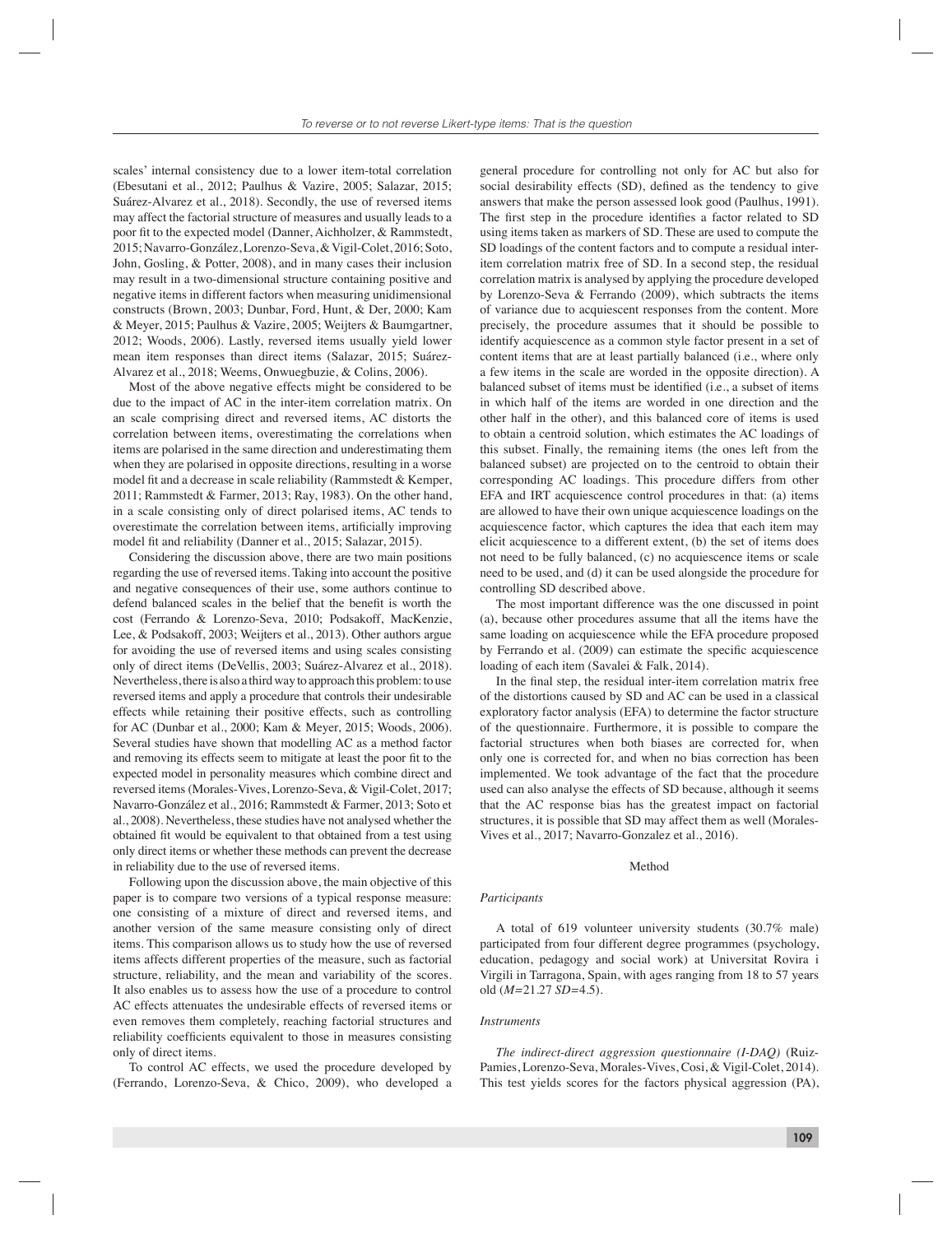verbal aggression (VA) and indirect aggression (IA), as well as SD and AC scores for each individual. The factors measured by the I-DAQ have appropriate factor-score reliabilities:  $r_{\text{eq}} = .83$ ,  $r_{\text{eq}} = .77$ and  $r_{\text{eq}}$ =.78 for PA, VA and IA respectively.

Two versions of the questionnaire were used: the standard version, consisting of 12 direct items and 11 reversed items plus 4 items used as SD markers, and the direct version. In the direct version, all the reversed items were transformed into direct items, for example, "Aunque esté enfadado, mi manera de hablar es poco agresiva." (Even though I am angry, my way of speaking is not very aggressive) was modified to "Cuando estoy enfadado, mi manera de hablar es muy agresiva" (When I am angry, my way of speaking is very aggressive).

#### *Procedure*

The tests were administered collectively in the students' classrooms. The participants were asked to volunteer to respond to the inventories. The questionnaires were anonymous, and respondents provided only their gender and age. The test version (standard or direct) administered was assigned randomly to each participant.

#### *Data analysis*

We computed different EFAs for each version of the questionnaire using the procedure developed by Ferrando et al. (2009). For the direct version, we computed one EFA without any bias correction, and another that controlled the SD effects. For the standard version, we computed EFAs without any correction and with corrections for SD, AC and both biases simultaneously. These EFAs were performed on the polychoric inter-item correlation matrix. To assess the fit of each loading matrix to the expected factorial solutions, the congruence index developed by L. Tucker was computed between the rotated loading matrix and the ideal loading matrix. Indexes higher than *C=*.85 constitute a fair congruence between the rotated loading matrix and the ideal loading matrix, while indexes of .95 or higher imply that the rotated loading matrix and the ideal loading matrix are essentially equal (Lorenzo-Seva & ten Berge, 2006). For each EFA, we computed the reliability of the derived factor score estimates. We also computed the raw scores for each scale and for the subscales containing direct or reversed items for both versions of the test without removing biases. Data was analysed using the Psychological Test Toolbox (Navarro-González, Vigil-Colet, Ferrando, & Lorenzo-Seva, 2019) and SPSS 25. The Psychological Test Toolbox is freeware software developed in MATLAB. It was designed to perform EFA by applying the procedure described in (Ferrando et al., 2009) for assessing response biases impact. It is available as a stand-alone program at the following link: https://psico.fcep.urv.cat/utilitats/ PsychologicalTestToolbox

#### Results

Table 1 contains the descriptive statistics for the raw scores of the three scales of the I-DAQ, and shows that the standard version (containing direct and reversed items) always has higher item means than the direct version, while Levene's tests did not reveal any differences in variances. The effect size for these differences was low for PA and IA and medium for IA. In order to determine

**110**

whether these differences were due to the items' directionality, we computed item means for subscales containing only direct or reversed items. As the data show, the subscales consisting of items which are direct in both versions showed no differences in either version, indicating that reversed items do not affect the response pattern for positive items when combined in the same scale. However, the mean of the items belonging to subscales consisting of only reversed items was always lower than their direct counterparts, even when the effects were large as in the case of VA, indicating a possible AC effect in I-DAQ items. It should be taken into account that for the reversed versions, the items were recoded to measure the trait in the direction of direct items, therefore, the effects of AC are reflected in a lower mean item score.

The presence of AC in the I-DAQ was also reflected in the relationships between the subscales consisting of direct or reversed items. Table 2 contains Pearson correlations between these subscales, and shows that the correlations between direct and

| full scales in the direct and standard version and for the subscales consisting of | Descriptive statistics, Student's test and Cohen's d for the raw scores of the | direct and reversed items |      |         |      |
|------------------------------------------------------------------------------------|--------------------------------------------------------------------------------|---------------------------|------|---------|------|
| <b>Scale</b>                                                                       | <b>Version</b>                                                                 | <b>SD</b><br>Mean         |      |         |      |
| Physical                                                                           | standard                                                                       | 1.70                      | 0.76 | 2.34    | 0.19 |
|                                                                                    | direct                                                                         | 1.81                      | 0.60 |         |      |
| Indirect                                                                           | standard                                                                       | 3.39                      | 1.15 | 2.33    | 0.18 |
|                                                                                    | direct                                                                         | 3.61                      | 1.19 |         |      |
| Verbal                                                                             | standard                                                                       | 2.33                      | 0.72 | 5.59    | 0.44 |
|                                                                                    | direct                                                                         | 2.66                      | 0.74 |         |      |
| Physical                                                                           | standard                                                                       | 1.72                      | 0.76 | $-0.30$ |      |
| (Direct items)                                                                     | direct                                                                         | 1.74                      | 0.71 |         |      |
| Physical                                                                           | standard                                                                       | 1.70                      | 0.95 | 8.1     | 0.64 |
| (Reversed items)                                                                   | direct                                                                         | 2.31                      | 0.87 |         |      |
| Indirect                                                                           | standard                                                                       | 1.81                      | 0.61 | 0.99    |      |
| (Direct items)                                                                     | direct                                                                         | 1.76                      | 0.61 |         |      |
| Indirect                                                                           | standard                                                                       | 1.58                      | 0.89 | 4.1     | 0.33 |
| (Reversed items)                                                                   | direct                                                                         | 1.86                      | 0.75 |         |      |
| Verhal                                                                             | standard                                                                       | 2.75                      | 0.82 | 0.57    |      |
| (Direct items)                                                                     | direct                                                                         | 2.71                      | 0.83 |         |      |
| Verbal                                                                             | standard                                                                       | 2.33                      | 0.74 | 10.4    | 0.83 |
| (Reversed items)                                                                   | direct                                                                         | 2.67                      | 0.74 |         |      |

|            | Correlation matrix between subscales consisting of direct (d) and reversed (r) |      | items                            |      |          |          |
|------------|--------------------------------------------------------------------------------|------|----------------------------------|------|----------|----------|
|            | Physical d                                                                     |      | Physical r Indirect d Indirect r |      | Verbal d | Verbal r |
| Physical d |                                                                                |      |                                  |      |          |          |
| Physical r | 357                                                                            |      |                                  |      |          |          |
| Indirect d | .390                                                                           | .267 |                                  |      |          |          |
| Indirect r | .154                                                                           | .285 | .155                             |      |          |          |
| Verbal d   | .300                                                                           | .280 | .363                             | .067 |          |          |
| Verbal r   | .242                                                                           | .388 | .212                             | .287 | .540     |          |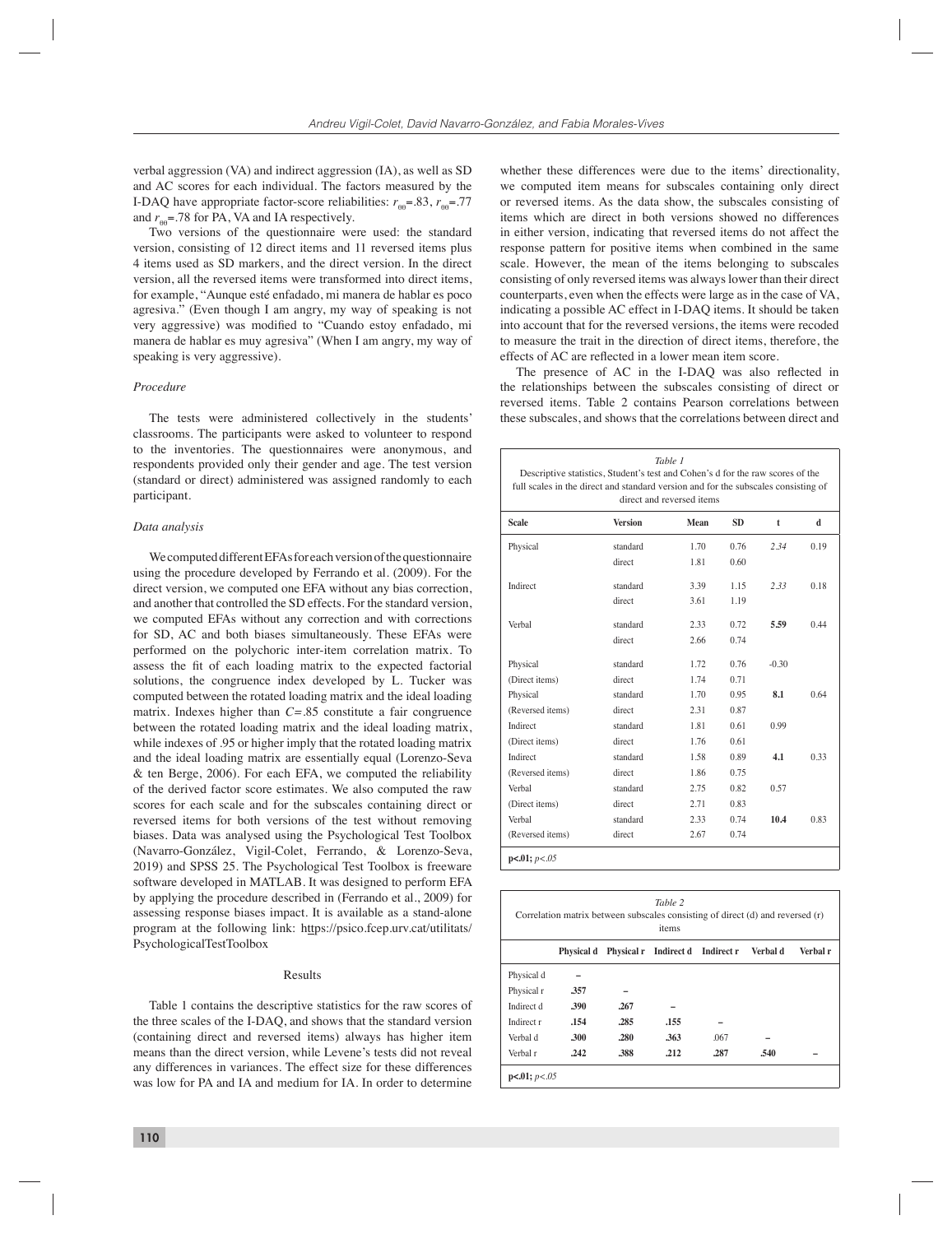reversed subscales measuring the same trait are low to moderate. Furthermore, and more relevantly, for PA and IA, correlations with the other two scales with items in the same direction are even higher than the correlation with the same scale in the opposite direction. For instance, IA direct has a *r=*.155 with IA reversed, but a *r=*.390 with PA direct. As a consequence, in certain cases, the direction effect is even higher than the effect of the trait measured, and the inter-item correlation matrix will be distorted by this effect.

Table 3 contains the loading matrix for the direct version with and without controlling for SD effects, and shows that, with the exception of items 22 and 23, all items have their salient loading in the expected dimension. Furthermore, controlling for SD does not seem to improve the factorial structure of the questionnaire. A quite different result was obtained for the standard version of the I-DAQ, as shown in table 4. When biases were not controlled for, the VA scale was mainly comprised of the expected items, but the first factor, labelled PA, is a mixture of direct PA and IA items, while the third factor, labelled IA, is a mixture of reversed items from the same scales.

Removing SD effects improved the structure of the PA factor, but the IA factor was comprised only of reversed IA items. When only AC was controlled, there was a clear improvement in the structure of all the items. With the exception of items 27 and 23, all

|                     | Table 3<br>Loading matrix with and without bias for the direct version of the I-DAQ.<br>Salient loadings on content factors in bold |            |                  |            |           |            |                                        |            |  |  |
|---------------------|-------------------------------------------------------------------------------------------------------------------------------------|------------|------------------|------------|-----------|------------|----------------------------------------|------------|--|--|
|                     |                                                                                                                                     |            | <b>With bias</b> |            |           |            | <b>Controlling social desirability</b> |            |  |  |
|                     | Item                                                                                                                                | <b>PHY</b> | VER              | <b>IND</b> | <b>SD</b> | <b>PHY</b> | <b>VER</b>                             | <b>IND</b> |  |  |
|                     | 2sd                                                                                                                                 |            |                  |            | $-0.61$   | .00        | .00                                    | .00        |  |  |
| Social Des.         | 8sd                                                                                                                                 |            |                  |            | $-32$     | .00        | .00                                    | .00        |  |  |
|                     | 13sd                                                                                                                                |            |                  |            | $-.65$    | .00        | .00                                    | .00        |  |  |
|                     | 21sd                                                                                                                                |            |                  |            | $-.72$    | .00        | .00                                    | .00        |  |  |
|                     | $1f-$                                                                                                                               | .68        | .08              | $-.14$     | .07       | .74        | .08                                    | $-.08$     |  |  |
| Physical Aggression | $6f+$                                                                                                                               | .51        | .12              | $-.02$     | $-.24$    | .63        | .07                                    | $-.15$     |  |  |
|                     | $17f-$                                                                                                                              | .68        | $-0.02$          | .17        | $-.18$    | .66        | .00                                    | .19        |  |  |
|                     | $19f -$                                                                                                                             | .55        | $-0.02$          | .05        | .01       | .56        | $-.01$                                 | .12        |  |  |
|                     | $20f+$                                                                                                                              | .68        | $-0.05$          | .13        | $-.16$    | .71        | $-.06$                                 | .10        |  |  |
|                     | $25f+$                                                                                                                              | <b>44</b>  | .40              | $-.14$     | $-.06$    | .44        | .42                                    | $-.12$     |  |  |
|                     | $5v-$                                                                                                                               | .06        | .66              | $-.06$     | .05       | .00        | .74                                    | .04        |  |  |
|                     | $7v+$                                                                                                                               | .05        | .53              | $-.04$     | $-.06$    | .05        | .54                                    | $-.02$     |  |  |
| Verbal Aggression   | $9v+$                                                                                                                               | $-.10$     | .72              | .18        | $-22$     | $-.05$     | .70                                    | .12        |  |  |
|                     | $12v -$                                                                                                                             | .13        | .60              | .09        | $-.14$    | .12        | .64                                    | .09        |  |  |
|                     | $15v+$                                                                                                                              | $-.05$     | .95              | $-.16$     | $-.11$    | $-.04$     | .92                                    | $-.15$     |  |  |
|                     | $22v -$                                                                                                                             | .01        | .15              | .28        | $-31$     | .02        | .16                                    | .19        |  |  |
|                     | $27v+$                                                                                                                              | .04        | .50              | .05        | $-25$     | .07        | .52                                    | $-.07$     |  |  |
|                     | $3i+$                                                                                                                               | .12        | .05              | .50        | $-.35$    | .21        | .02                                    | .36        |  |  |
|                     | $4i+$                                                                                                                               | .19        | .06              | .46        | $-36$     | .33        | .00                                    | .31        |  |  |
|                     | $10i-$                                                                                                                              | $-.02$     | .06              | .67        | $-37$     | $-.03$     | .07                                    | .61        |  |  |
|                     | $11i+$                                                                                                                              | $-.08$     | $-0.01$          | .66        | $-32$     | $-.01$     | $-.04$                                 | .57        |  |  |
|                     | $14i-$                                                                                                                              | $-.02$     | $-0.01$          | .73        | $-.34$    | $-.02$     | .01                                    | .68        |  |  |
| Indirect Aggression | $16i -$                                                                                                                             | $-.11$     | .06              | .82        | $-32$     | $-.10$     | .09                                    | .77        |  |  |
|                     | $18i+$                                                                                                                              | .11        | $-.10$           | .70        | $-25$     | .15        | $-.11$                                 | .68        |  |  |
|                     | $23i+$                                                                                                                              | $-.03$     | .39              | .29        | $-.20$    | $-.05$     | .43                                    | .27        |  |  |
|                     | 24i-                                                                                                                                | .02        | .06              | .62        | $-0.39$   | .06        | .06                                    | .50        |  |  |
|                     | $26i -$                                                                                                                             | .09        | $-.05$           | .58        | $-0.02$   | .00        | .00                                    | .75        |  |  |

items had their salient loadings on the expected factor and, when both biases were controlled, only item 27 loaded on a different factor.

It is worth mentioning that an inspection of the AC loadings of direct and reversed items showed that the mean of the loadings for reversed items  $(\lambda = .34)$  was much greater than the loadings of direct items ( $\lambda$ =.18, t<sub>op</sub> = 3,7 p<.01, d=1.5), suggesting that reversed items generated almost twice the AC as direct items. There were also differences in the acquiescence loadings across scales: VA had a mean loading of λ*=*.18, while PA and IA showed greater loadings in AC with values of  $\lambda$ =.24 and  $\lambda$ =.32 respectively.

Table 4 shows a comparison of the factorial congruence and reliability of all the analyses performed on the direct and standard versions. The direct version showed fair (VA) or good (PA and IA) congruences with the expected structure with negligible differences when SD was controlled for. Factorial-based reliabilities were also quite good in both cases. A different scenario was found for the standard version. When biases were not controlled, none of the scales reached acceptable congruence, and PA factor scores had unacceptable reliability (in fact, this factor and the IA factor were a mixture of PA and IA items). When SD was controlled, there were slight improvements in congruences, two of which were greater than *C=*.85, but the greatest improvement was found when AC effects were controlled. In this case, all congruences were fair (VA) or good (PA and IA) and reliabilities were also good. No noticeable increase was found for either congruences or for reliabilities when SD was controlled in addition to AC. As the table indicates, when AC or AC and SD effects were controlled, the congruences and reliabilities were equivalent to the ones reported for the direct version of the I-DAQ.

#### Discussion

The results of the present study illustrate the typical problems associated with combining direct and reversed items in a questionnaire: a decrease in reliability, a poor fit to the expected factorial structure, lower scores for reversed items, and higher levels of AC in reversed items. On the other hand, the same scale consisting only of direct items exhibited the expected advantages of this format: a better fit to the expected factorial structure and higher reliability.

Therefore, it seems that the least advisable procedure is to use tests comprising direct and reversed items without using any procedure to control AC effects. This issue is especially relevant because most of the typical response measures administered in today's context combine both types of items and do not make use of a procedure to control AC effects.

Based on our results, it seems clear that if AC effects are not controlled, using only direct items is more desirable than using scales combining both types of items. However, this approach must be viewed with caution for several reasons. The first is that AC effects are not controlled for in direct-item-only measures, and this affects the scores of different individuals, making them a mixture of their trait level and their tendency to agree with the items and thereby preventing their unequivocal interpretation. A similar effect may be found for the case of careless responding and confirmation bias, the effects of which can be confounded with content variance (Józsa & Morgan, 2017; Weijters & Baumgartner, 2012; Weijters et al., 2013). Furthermore, AC is expected to affect the inter-item correlation matrix, whose values may be inflated,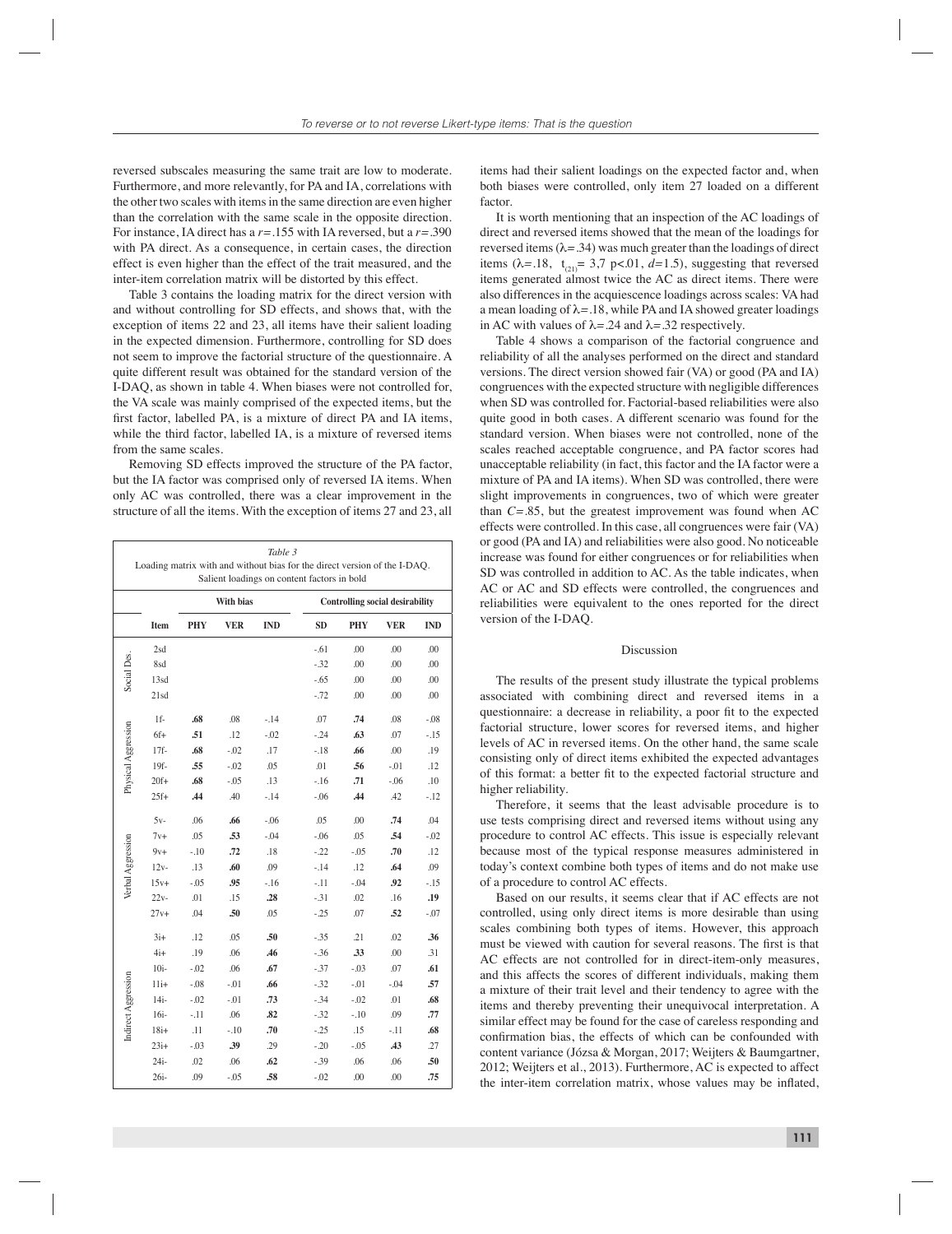|                     |             |            |                  |            | Loading matrix with and without bias for the I-DAQ. Salient loadings on content factors in bold |                        |              |            | Table 4 |            |                                            |            |           |                                         |              |            |            |
|---------------------|-------------|------------|------------------|------------|-------------------------------------------------------------------------------------------------|------------------------|--------------|------------|---------|------------|--------------------------------------------|------------|-----------|-----------------------------------------|--------------|------------|------------|
|                     |             |            | <b>With bias</b> |            |                                                                                                 | <b>Controlling for</b> | acquiescence |            |         |            | <b>Controlling for social desirability</b> |            |           | Controlling for social desirability and | acquiescence |            |            |
|                     | <b>ITEM</b> | <b>PHY</b> | <b>VER</b>       | <b>IND</b> | <b>ACQ</b>                                                                                      | <b>PHY</b>             | <b>VER</b>   | <b>IND</b> | SD      | <b>PHY</b> | <b>VER</b>                                 | <b>IND</b> | <b>SD</b> | <b>ACQ</b>                              | <b>PHY</b>   | <b>VER</b> | <b>IND</b> |
|                     | 2sd         |            |                  |            |                                                                                                 |                        |              |            | $-.81$  | .00        | .00                                        | .00        | $-81$     | .00                                     | .00          | .00        | .00        |
|                     | 8sd         |            |                  |            |                                                                                                 |                        |              |            | $-.36$  | .00        | .00                                        | .00        | $-36$     | .00                                     | .00          | .00        | .00        |
| Social Des.         | 13sd        |            |                  |            |                                                                                                 |                        |              |            | $-.65$  | .00        | .00                                        | .00        | $-.65$    | .00                                     | .00          | .00        | .00        |
|                     | 21sd        |            |                  |            |                                                                                                 |                        |              |            | $-.71$  | .00        | .00                                        | .00        | $-.71$    | .00                                     | .00          | .00        | .00        |
|                     | $1f-$       | $-.22$     | $-0.30$          | .15        | .17                                                                                             | $-.75$                 | .10          | .17        | .17     | $-34$      | $-29$                                      | .06        | .17       | .24                                     | $-.68$       | .11        | .18        |
| Physical Aggression | $6f+$       | A7         | $-.05$           | $-0.06$    | .26                                                                                             | .52                    | .22          | .17        | $-.34$  | <b>48</b>  | $-.11$                                     | .01        | $-34$     | .17                                     | .52          | .25        | .12        |
|                     | $17f-$      | $-.22$     | $-.25$           | .36        | .26                                                                                             | $-0.80$                | .04          | .03        | .07     | $-45$      | $-23$                                      | .27        | .07       | .31                                     | $-0.81$      | .03        | .02        |
|                     | $19f -$     | $-.14$     | $-.28$           | .34        | .30                                                                                             | $-.69$                 | .11          | .07        | .08     | $-31$      | $-27$                                      | .25        | .08       | .33                                     | $-.64$       | .11        | .06        |
|                     | $20f+$      | .46        | .17              | $-0.05$    | .29                                                                                             | .50                    | $-.03$       | .16        | $-.28$  | .49        | .15                                        | .02        | $-28$     | .20                                     | .49          | $-.01$     | .16        |
|                     | $25f+$      | .46        | .28              | $-0.02$    | .28                                                                                             | .53                    | $-.15$       | .13        | $-.28$  | .51        | .28                                        | .08        | $-28$     | .19                                     | .51          | $-.14$     | .13        |
|                     | $5v-$       | .12        | $-.72$           | .08        | .07                                                                                             | $-.06$                 | .73          | .08        | .11     | .13        | $-.75$                                     | .06        | .11       | .12                                     | $-.04$       | .73        | .09        |
|                     | $7v+$       | .02        | .66              | .09        | .15                                                                                             | $-.03$                 | $-.68$       | $-.01$     | $-.08$  | .01        | .68                                        | .11        | $-.08$    | .14                                     | $-.03$       | -.68       | .03        |
| Verbal Aggression   | $9v+$       | .20        | .58              | .11        | .30                                                                                             | .04                    | $-.63$       | .08        | $-.23$  | .12        | .65                                        | .15        | $-.23$    | .24                                     | .03          | -.64       | $.08$      |
|                     | $12v -$     | $-.02$     | $-.58$           | .26        | .12                                                                                             | $-.17$                 | .57          | $-.12$     | .15     | $-.05$     | - 59                                       | .22        | .15       | .18                                     | $-.16$       | .57        | $-.10$     |
|                     | $15v+$      | $-.06$     | .84              | .10        | .20                                                                                             | $-.01$                 | $-0.86$      | $-.11$     | $-.15$  | $-.12$     | .88                                        | .12        | $-.15$    | .17                                     | $-.02$       | -.86       | $-.09$     |
|                     | $22v -$     | .03        | $-27$            | .17        | .16                                                                                             | $-.13$                 | .30          | $-.01$     | .11     | .08        | $-33$                                      | .19        | .11       | .22                                     | $-.12$       | .30        | .04        |
|                     | $27v +$     | .38        | .19              | .10        | .29                                                                                             | .15                    | $-.16$       | .18        | $-.33$  | .25        | .19                                        | .11        | $-33$     | .20                                     | .13          | $-16$      | .13        |
|                     | $3i+$       | .77        | $-.08$           | .00        | .34                                                                                             | .11                    | .04          | .64        | $-.42$  | .64        | $-.08$                                     | .03        | $-42$     | .21                                     | .09          | .04        | .59        |
|                     | $4i+$       | .58        | $-.08$           | .03        | .28                                                                                             | .15                    | .09          | .42        | $-.31$  | .47        | $-.08$                                     | .05        | $-31$     | .18                                     | .14          | .08        | .36        |
|                     | $10i -$     | .19        | .01              | .68        | .48                                                                                             | .01                    | .09          | $-33$      | .00     | .13        | $-0.02$                                    | .69        | .00       | .52                                     | .00          | .08        | $-0.28$    |
|                     | $11i+$      | .63        | $-.16$           | $-0.03$    | .26                                                                                             | .18                    | .18          | .52        | $-.43$  | .48        | $-.17$                                     | $-.01$     | $-.43$    | .11                                     | .13          | .16        | .40        |
|                     | $14i-$      | .00        | .00.             | .59        | .40                                                                                             | .08                    | .14          | $-.52$     | $-.04$  | $-.08$     | $-.02$                                     | .68        | $-0.04$   | .44                                     | .07          | .13        | $-.56$     |
| Indirect Aggression | $16i-$      | $-.18$     | .19              | .64        | .34                                                                                             | .10                    | $-.03$       | $-.71$     | .17     | $-.15$     | .17                                        | .69        | .17       | .43                                     | .10          | $-.04$     | $-.65$     |
|                     | $18i+$      | .62        | $-.02$           | $-0.06$    | .30                                                                                             | .16                    | .01          | .53        | $-33$   | .58        | $-0.04$                                    | $-02$      | $-33$     | .22                                     | .16          | .03        | .53        |
|                     | $23i+$      | .30        | .27              | $-.02$     | .25                                                                                             | $-.01$                 | $-35$        | .31        | $-.21$  | .22        | .31                                        | $-0.01$    | $-21$     | .16                                     | .02          | $-32$      | .27        |
|                     | $24i-$      | $-.01$     | .05              | .60        | .36                                                                                             | .08                    | .08          | $-52$      | .01     | $-.06$     | .02                                        | .61        | .01       | .38                                     | .04          | .07        | $-.48$     |
|                     | $26i -$     | .11        | $-.04$           | .68        | .47                                                                                             | .17                    | .22          | $-.53$     | .09     | .14        | $-.08$                                     | .75        | .09       | .53                                     | .16          | .21        | $-44$      |

thus artificially improving model fit and overestimating internal consistency based reliability (Danner et al., 2015; Ferrando & Lorenzo-Seva, 2010; Salazar, 2015; Weijters et al., 2013).

The present paper proposes a third approach to this issue that attempts to overcome some of the problems associated with the use of reversed items: employing some type of procedure to control the undesirable effects of these items while maintaining their advantages, such as controlling for AC effects. As we have shown, the reliability and congruence with the expected structure after controlling for AC effects is equivalent to that reported in the direct version of the questionnaire. As also found in previous research, the distortions in the factorial structure due to response biases are more related to AC than to SD (Navarro-González et al., 2016; Soto et al., 2008). A clear example of the effects of removing biases can be seen in Table 4, which shows that when the effects of response biases were not controlled, the only scale that retains its factorial structure reasonably well is VA, whose items had lower AC loadings, while the PA and IA items, which are more affected by AC, were split into two method factors associated with direct and reversed items.

In summary, it seems that if the test administrator is not concerned about possible AC effects, the best option is the use of only direct items. However, if the items used in a questionnaire

have a noticeable AC impact, the alternative of mixing both types of items with a procedure to control AC effects may be of

*Table 5*

|                       |                                                         |                                     |            | <b>DIRECT VERSION</b>   |                                            |            |  |  |
|-----------------------|---------------------------------------------------------|-------------------------------------|------------|-------------------------|--------------------------------------------|------------|--|--|
|                       |                                                         | With bias                           |            |                         | <b>Controlling for social desirability</b> |            |  |  |
|                       | <b>PHY</b>                                              | <b>VER</b>                          | <b>IND</b> | <b>PHY</b>              | <b>VER</b>                                 | <b>IND</b> |  |  |
| $r_{\rm ee}$          | .82                                                     | .89                                 | .89        | .85                     | .90                                        | .86        |  |  |
| $\mathcal{C}$         | .95                                                     | .86                                 | .94        | .95                     | .87                                        | .93        |  |  |
|                       |                                                         |                                     |            | <b>ORIGINAL VERSION</b> |                                            |            |  |  |
|                       | With bias<br><b>Controlling for social desirability</b> |                                     |            |                         |                                            |            |  |  |
| $r_{\rm ee}$          | .83                                                     | .78                                 | .78        | .78                     | .88                                        | .85        |  |  |
| $\mathcal{C}_{0}^{0}$ | .52                                                     | .79                                 | .79        | .79                     | .87                                        | .85        |  |  |
|                       |                                                         | <b>Controlling for acquiescence</b> |            |                         | <b>Controlling for both bias</b>           |            |  |  |
| $r_{\rm ee}$          | .87                                                     | .88                                 | .85        | .85                     | .88                                        | .80        |  |  |
| C                     | .95                                                     | .87                                 | .95        | .95                     | .88                                        | .94        |  |  |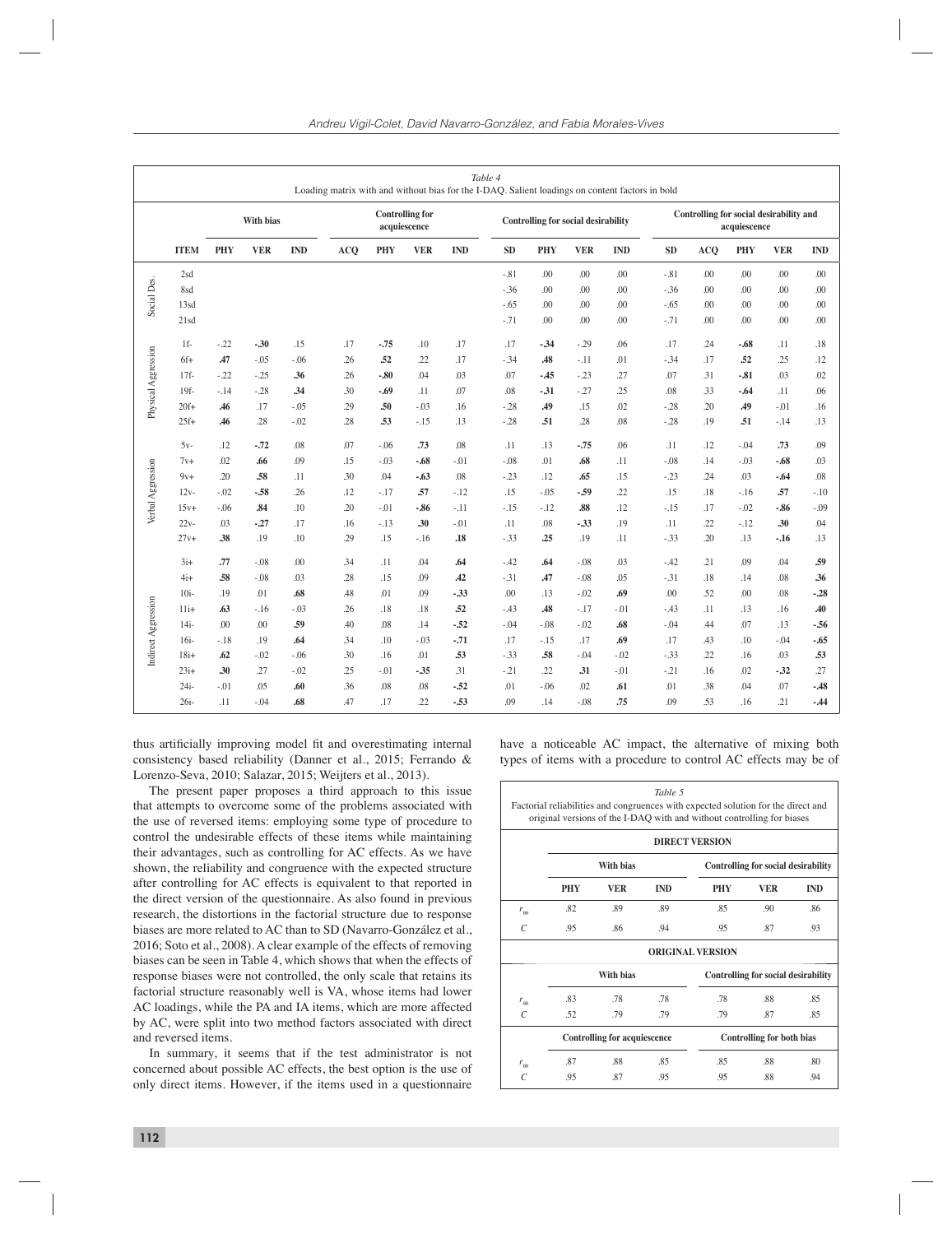interest, because it controls for AC effects without consequential undesirable effects on reliability or factorial structure.

Despite the advantages, some problems are not solved by using a procedure to control for AQ. For instance, the assumption that participants both interpret and respond to the items in the same manner independently of item direction does not seem tenable. As this study shows, reversed items have both greater item means (lower means after keying the item in the same direction of direct items) and greater loadings on AC than direct items. It seems logical to think that the difference in item means may be due to these differential AC effects, but in our case the greatest difference in means was found in VA, which was the scale least impacted by AC. Therefore, it seems that AC cannot completely explain the lack of equivalence between direct and reversed items. This may be because, as different authors have proposed, reversed items may not elicit the same cognitive demands as direct items, and this effect may partially explain the mean differences between the two types of items due to factors such as verbal skills (Suárez-Alvarez et al., 2018; Weems, Onwuegbuzie, & Collins, 2006).

It is worth mentioning that one limitation of this study is that the effects of acquiescence on the factorial structure of the I-DAQ reported above was found in a university sample and only for one measure. Nevertheless, finding these effects in this sample is relevant because as the cognitive level of individuals increases, their person reliability increases, and their AC level decreases (Escorial, Navarro-González, Ferrando, & Vigil-Colet, 2019; Meisenberg & Williams, 2008; Navarro-González, Ferrando, & Vigil-Colet, 2018). So, our results show that AC has a noteworthy impact in the factorial structure of typical response measures, even in samples which have low AC levels and high individual consistency. Furthermore, the effects reported above are quite similar to those reported in heterogeneous samples for the same measure (Navarro-González et al., 2016). Further research is, however, needed in samples that usually display higher levels of AC, such as low ability and elderly groups, and in other measures of typical performance, and to determine the effects of scales composed of direct or direct and reversed items on predictive validity. This last issue is relevant because acquiescence may under or overestimate validity depending on whether the trait and criterion are imbalanced in the same or in different directions (Danner et al., 2015; Soto & John, 2019).

#### Acknowledgments

This project has been possible with the support of a grant from the Ministerio de Ciencia, Innovación y Universidades and the European Regional Development Fund (ERDF) (PSI2017- 82307-P).

#### References

- Brown, T. A. (2003). Confirmatory factor analysis of the Penn State Worry Questionnaire: Multiple factors or method effects? *Behaviour Research and Therapy*, *41*, 1411-1426. https://doi.org/10.1016/S0005- 7967(03)00059-7
- Danner, D., Aichholzer, J., & Rammstedt, B. (2015). Acquiescence in personality questionnaires: Relevance, domain specificity, and stability. *Journal of Research in Personality*, *57*, 119-130. https://doi. org/10.1016/j.jrp.2015.05.004
- DeVellis, R.F. (2003). Scale development: Theory and applications (2nd ed), Newbury Park, CA. Sage.
- Dunbar, M., Ford, G., Hunt, K., & Der, G. (2000). Question wording effects in the assessment of global self-esteem. *European Journal of Psychological Assessment*, *16*, 13-19. https://doi.org/10.1027//1015- 5759.16.1.13
- Ebesutani, C., Drescher, C. F., Reise, S. P., Heiden, L., Hight, T. L., Damon, J. D., & Young, J. (2012). The loneliness questionnaire-short version: An evaluation of reverse-worded and non-reverse-worded items via item response theory. *Journal of Personality Assessment*, *94*, 427-437. https://doi.org/10.1080/00223891.2012.662188
- Escorial, S., Navarro-González, D., Ferrando, P. J., & Vigil-Colet, A. (2019). Is individual reliability responsible for the differences in personality differentiation across ability levels? *Personality and Individual Differences*, *139*, 331-336. https://doi.org/10.1016/j.paid.2018.12.004
- Ferrando, P. J., & Lorenzo-Seva, U. (2010). Acquiescence as a source of bias and model and person misfit: A theoretical and empirical analysis. *The British Journal of Mathematical and Statistical Psychology*, *63*, 427-448. https://doi.org/10.1348/000711009X470740
- Ferrando, P. J., Lorenzo-Seva, U., & Chico, E. (2009). A general factoranalytic procedure for assessing response bias in questionnaire measures. *Structural Equation Modeling: A Multidisciplinary Journal*, *16*, 364-381. https://doi.org/10.1080/10705510902751374
- Józsa, K., & Morgan, G. A. (2017). Reversed items in likert scales: Filtering out invalid responders. *Journal of Psychological and Educational Research*, *25*, 7-25.
- Kam, C. C. S., & Meyer, J. P. (2015). How careless responding and acquiescence response bias can influence construct dimensionality: The

case of job satisfaction. *Organizational Research Methods*, *18*, 512- 541. https://doi.org/10.1177/1094428115571894

- Lorenzo-Seva, U., & Berge, J. Ten. (2006). Tucker's congruence coefficient as a meaningful index of factor similarity. *Methodology: European Journal of Research Methods for the Behavioral and Social Sciences*, *2*, 57-64. https://doi.org/10.1027/1614-2241.2.2.57
- Meisenberg, G., & Williams, A. (2008). Are acquiescent and extreme response styles related to low intelligence and education? *Personality and Individual Differences*, *44*, 1539-1550. https://doi.org/10.1016/j. paid.2008.01.010
- Morales-Vives, F., Lorenzo-Seva, U., & Vigil-Colet, A. (2017). How response biases affect the factor structure of big five personality questionnaires. *Anales de Psicologia*, *33,* 589-596. https://doi. org/10.6018/analesps.33.2.254841
- Navarro-González, D., Ferrando, P. J., & Vigil-Colet, A. (2018). Is general intelligence responsible for differences in individual reliability in personality measures? *Personality and Individual Differences*, *130*, 1-5. https://doi.org/S0191886918301600
- Navarro-González, D., Lorenzo-Seva, U., & Vigil-Colet, A. (2016). How response bias affects the factorial structure of personality self-reports, *28*, 465-470. https://doi.org/10.7334/psicothema2016.113
- Navarro-González, D., Vigil-Colet, A., Ferrando, P. J., & Lorenzo-Seva, U. (2019). Psychological Test Toolbox: A new tool to compute factor analysis controlling response bias, *Journal of Statistical Software*, *91*(6). https://doi.org/10.18637/jss.v091.i06
- Nunnally, J.C. (1978). Psychometric theory, New York: McGraw-Hill.
- Paulhus, D.L., & Vazire, S. (2005). The self-report method. In R.W. Robins & R. C. Fraley (Ed.), *Handbook of Research Methods in Personality Psychology* (pp. 224-239). New York: Guilford Press.
- Paulhus, D. (1991). Measurement and control of response bias. *Measures of Personality and Social Psychological Attitudes* (October), 17-59. https://doi.org/10.1016/B978-0-12-590241-0.50006-X
- Podsakoff, P. M., MacKenzie, S. B., Lee, J. Y., & Podsakoff, N. P. (2003). Common method biases in behavioral research: A critical review of the literature and recommended remedies. *Journal of Applied Psychology*, *88*, 879-903. https://doi.org/10.1037/0021-9010.88.5.879